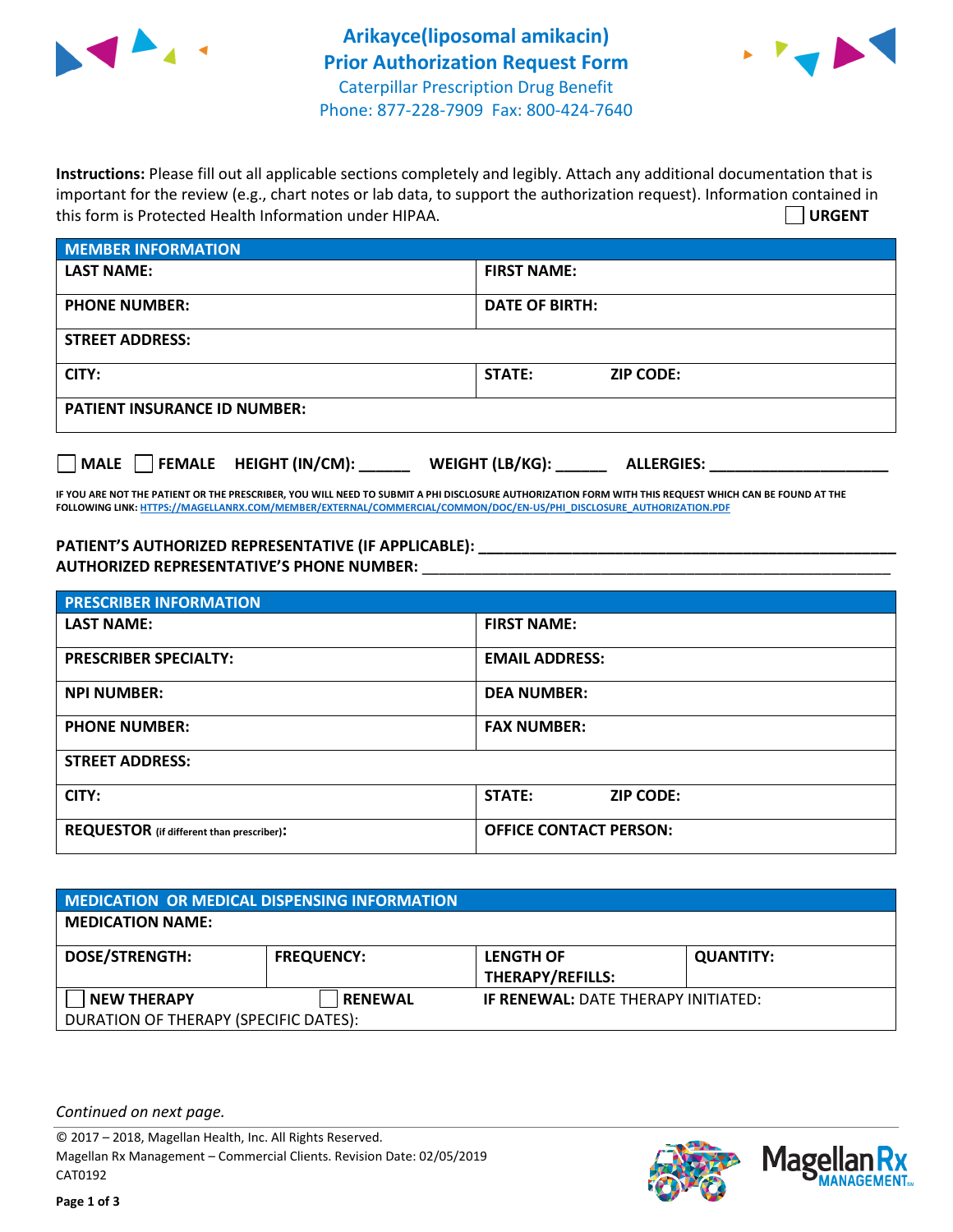



| MEMBER'S LAST NAME: NAME                                                                                                                                                                                                                                                                                                                                   | <b>MEMBER'S FIRST NAME:</b>                                                                                                                                                                                                                                                                                                                                                                                                                                                                                                                                                                                                                                                                                                                                                                                                                                                                                                                                                                                                                                           |                                                                                                                  |  |
|------------------------------------------------------------------------------------------------------------------------------------------------------------------------------------------------------------------------------------------------------------------------------------------------------------------------------------------------------------|-----------------------------------------------------------------------------------------------------------------------------------------------------------------------------------------------------------------------------------------------------------------------------------------------------------------------------------------------------------------------------------------------------------------------------------------------------------------------------------------------------------------------------------------------------------------------------------------------------------------------------------------------------------------------------------------------------------------------------------------------------------------------------------------------------------------------------------------------------------------------------------------------------------------------------------------------------------------------------------------------------------------------------------------------------------------------|------------------------------------------------------------------------------------------------------------------|--|
|                                                                                                                                                                                                                                                                                                                                                            | 1. HAS THE PATIENT TRIED ANY OTHER MEDICATIONS FOR THIS CONDITION?                                                                                                                                                                                                                                                                                                                                                                                                                                                                                                                                                                                                                                                                                                                                                                                                                                                                                                                                                                                                    | <b>NO</b><br>YES (if yes, complete below)                                                                        |  |
| <b>MEDICATION/THERAPY (SPECIFY</b><br>DRUG NAME AND DOSAGE):                                                                                                                                                                                                                                                                                               | <b>DURATION OF THERAPY (SPECIFY</b><br>DATES):                                                                                                                                                                                                                                                                                                                                                                                                                                                                                                                                                                                                                                                                                                                                                                                                                                                                                                                                                                                                                        | <b>RESPONSE/REASON FOR</b><br><b>FAILURE/ALLERGY:</b>                                                            |  |
| <b>2. LIST DIAGNOSES:</b>                                                                                                                                                                                                                                                                                                                                  |                                                                                                                                                                                                                                                                                                                                                                                                                                                                                                                                                                                                                                                                                                                                                                                                                                                                                                                                                                                                                                                                       | <b>ICD-10:</b>                                                                                                   |  |
| $\Box$ MAC (mycobacterium avium complex) lung disease<br>□ Other diagnosis: ____________________ICD-10 Code(s): __________                                                                                                                                                                                                                                 |                                                                                                                                                                                                                                                                                                                                                                                                                                                                                                                                                                                                                                                                                                                                                                                                                                                                                                                                                                                                                                                                       |                                                                                                                  |  |
| PRIOR AUTHORIZATION.                                                                                                                                                                                                                                                                                                                                       | 3. REQUIRED CLINICAL INFORMATION: PLEASE PROVIDE ALL RELEVANT CLINICAL INFORMATION TO SUPPORT A                                                                                                                                                                                                                                                                                                                                                                                                                                                                                                                                                                                                                                                                                                                                                                                                                                                                                                                                                                       |                                                                                                                  |  |
| agents.<br><b>Renewal Request:</b>                                                                                                                                                                                                                                                                                                                         | Has the patient's sputum remained MAC-positive despite SIX months of ADHERENT treatment with stable<br>Guidelines Based Therapy? $\Box$ Yes $\Box$ No <i>Please submit chart documentation of treatment and dates of service.</i><br>Has the patient remained MAC-positive after at least FOUR months of ADHERENT nebulization treatments using<br>standard amikacin injectable (intravenous) solution? $\Box$ Yes $\Box$ No Please submit chart documentation.<br>Will patient will remain on Guidelines Based Therapy (i.e., standard anti-MAC protocol*), concurrently with<br>Arikayce therapy as documented in submitted chart notes? $\Box$ Yes $\Box$ No Please submit chart documentation.<br>*Current guideline-based treatment involves the use of multi-drug regimens that are not specifically approved for<br>MAC lung disease. Commonly used first-line drugs include macrolides (clarithromycin or azithromycin), ethambutol,<br>and rifamycins (rifampin, rifabutin). Aminoglycosides, such as streptomycin and amikacin, are also used as additional |                                                                                                                  |  |
| <b>First renewal:</b><br>Please submit documentation that patient's sputum culture turned MAC-negative by month #6 after<br>$\circ$<br>initiating therapy<br>Renewals after 1 <sup>st</sup> renewal :<br>Please submit documentation that patient's sputum culture has remained MAC-negative since the<br>$\circ$<br>previous renewal of benefits coverage |                                                                                                                                                                                                                                                                                                                                                                                                                                                                                                                                                                                                                                                                                                                                                                                                                                                                                                                                                                                                                                                                       |                                                                                                                  |  |
| physician feels is important to this review?                                                                                                                                                                                                                                                                                                               |                                                                                                                                                                                                                                                                                                                                                                                                                                                                                                                                                                                                                                                                                                                                                                                                                                                                                                                                                                                                                                                                       | Are there any other comments, diagnoses, symptoms, medications tried or failed, and/or any other information the |  |
| information is received.                                                                                                                                                                                                                                                                                                                                   | Please note: Not all drugs/diagnosis are covered on all plans. This request may be denied unless all required                                                                                                                                                                                                                                                                                                                                                                                                                                                                                                                                                                                                                                                                                                                                                                                                                                                                                                                                                         |                                                                                                                  |  |

© 2017 – 2018, Magellan Health, Inc. All Rights Reserved. Magellan Rx Management – Commercial Clients. Revision Date: 02/05/2019 CAT0192 4/15/19